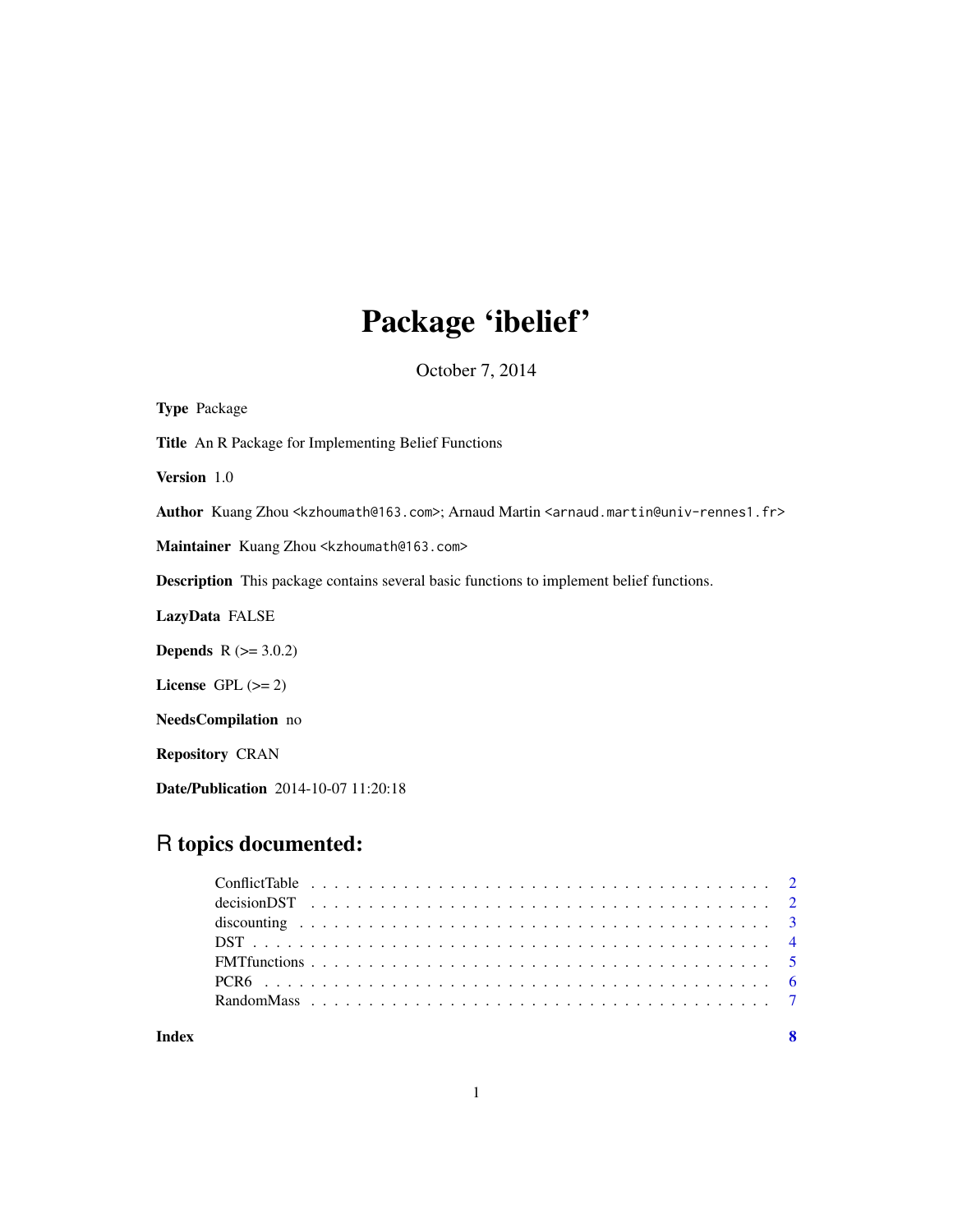<span id="page-1-2"></span><span id="page-1-0"></span>

#### Description

Computing the table of conflict for *nbexperts* masses and  $natoms = round(log 2(lm))$  classes. This function gives the conflict focal set combinations for the *nbexperts* masses. The focal sets are labeled in natural order, e.g, number 2 denotes  $\omega_1$ , and number 4 donoets  $\{\omega_1, \omega_2\}$  if the discernment frame is  $\{\omega_1, \omega_2, \dots, \omega_n\}$ . Note that only one case of conflict is given. For example, if expert 1 says 3, and expert 2 says 2 the function returns  $matrix(c(2,3),,1)$  and if expert 1 says 2, and expert 2 says 3 the function also returns  $matrix(c(2,3),,1)$ .

#### Usage

```
ConflictTable(lm, nbexperts)
```
#### Arguments

|           | The length of the power set of the discernment frame, i.e., $2^{natoms}$ |
|-----------|--------------------------------------------------------------------------|
| nbexperts | The number of experts (masses)                                           |

#### Value

Matrix with nbexperts rows and number of conflict focal set combinations columns.

#### See Also

#### [PCR6](#page-5-1), [decisionDST](#page-1-1)

#### Examples

```
## The conflict table for two experts in a discernment frame with three elements
ConflictTable(2^3,2)
##The conflict table for three experts in a discernment frame with four elements
ConflictTable(2^4,3)
```
<span id="page-1-1"></span>decisionDST *Decision Rules*

#### Description

Different rules for making decisions in the framework of belief functions

#### Usage

```
decisionDST(mass, criterion, r = 0.5)
```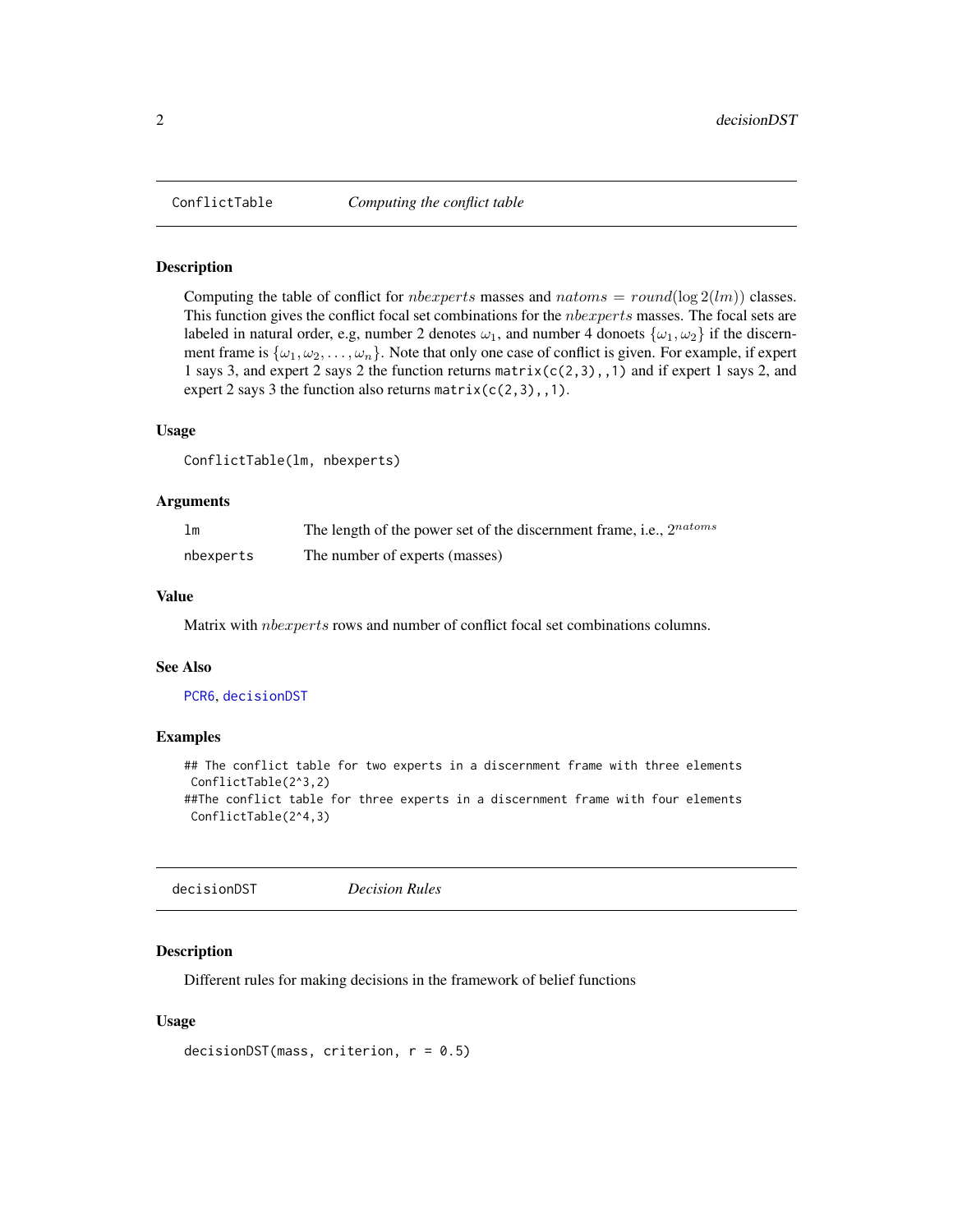# <span id="page-2-0"></span>discounting 3

#### Arguments

| mass      | The matrix containing the masses. Each column represents a piece of mass.                                                                 |
|-----------|-------------------------------------------------------------------------------------------------------------------------------------------|
| criterion | The decison baseline:                                                                                                                     |
|           | criterion=1 maximum of the plausibility                                                                                                   |
|           | criterion=2 maximum of the credibility                                                                                                    |
|           | criterion=3 maximum of the credibility with rejection                                                                                     |
|           | criterion=4 maximum of the pignistic probability                                                                                          |
|           | criterion=5 Appriou criterion (decision onto $2^{\Theta}$ )                                                                               |
|           | The parameter in BayesianMass function. If criterion 5 is used, it should be<br>given. Otherwise it will be set to the default value 0.5. |

#### Value

The decision vector. E.g., in classification problem, class labels.

# Examples

```
m1=c(0,0.4, 0.1, 0.2, 0.2, 0, 0, 0.1);
m2=c(0,0.2, 0.3, 0.1, 0.1, 0, 0.2, 0.1);
m3=c(0.1,0.2, 0, 0.1, 0.1, 0.1, 0, 0.3);
m3d=discounting(m3,0.95);
M_comb_Smets=DST(cbind(m1,m2,m3d),1);
M_comb_PCR6=DST(cbind(m1,m2),8);
class_fusion=decisionDST(M_comb_Smets,1)
class_fusion=decisionDST(M_comb_PCR6,1)
class_fusion=decisionDST(M_comb_Smets,5,0.5)
class_fusion=decisionDST(cbind(M_comb_Smets,M_comb_PCR6),1)
```
discounting *Discounting masses*

# Description

Discount masses using given factors

#### Usage

```
discounting(MassIn, alpha)
```
# Arguments

| MassIn | Matrix with $2^n$ rows and nb columns. Parameter n is the number of classes and |
|--------|---------------------------------------------------------------------------------|
|        | <i>nb</i> is the number of experts.                                             |
| alpha  | Discounting factor. A number or a vector with length of ncol (MassIn)           |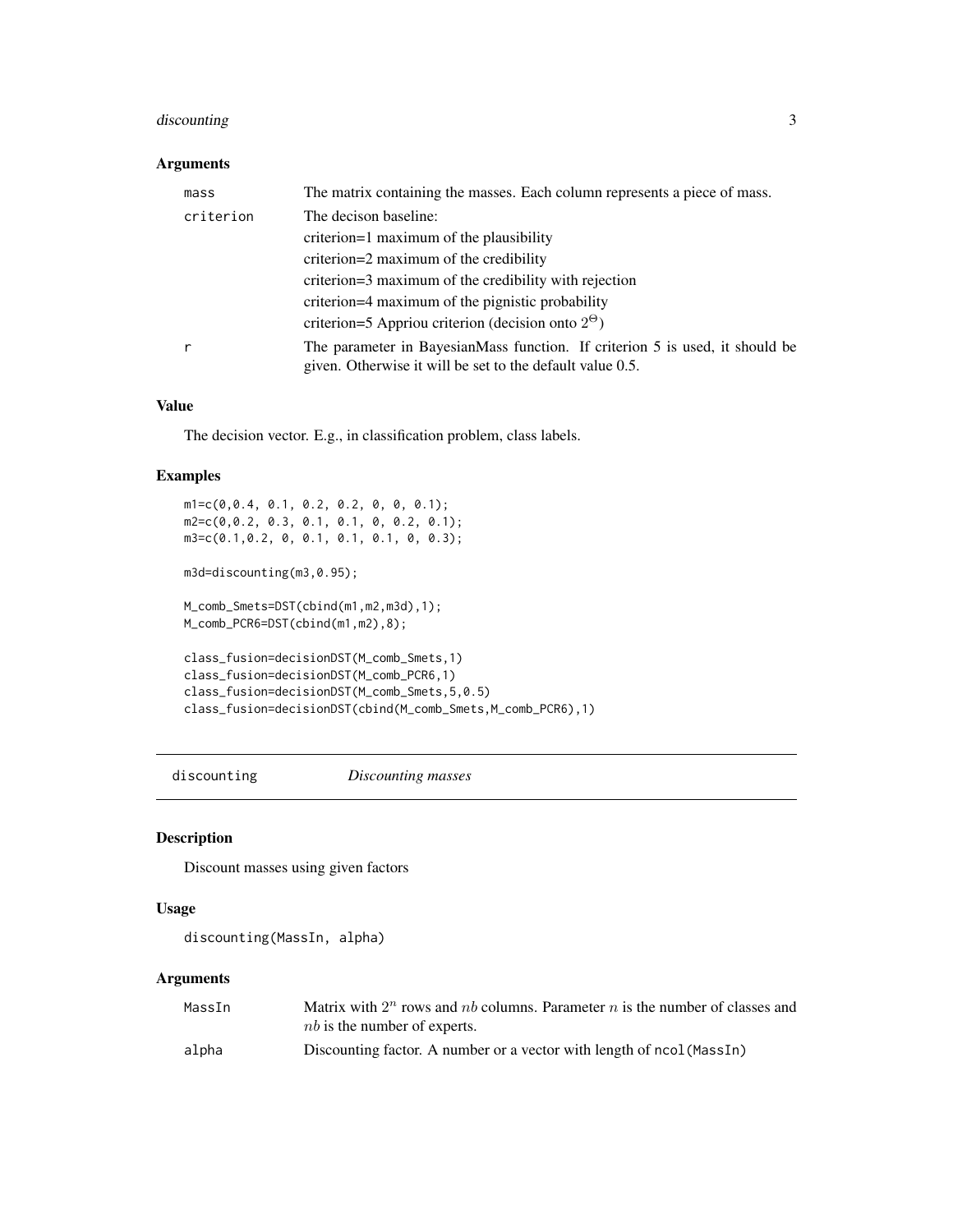# <span id="page-3-0"></span>Value

Mass matrix. The discounted masses, each column is a piece of mass

# Examples

## The conflict table for two experts in a discernment frame with three elements m1=c(0,0.4, 0.1, 0.2, 0.2, 0, 0, 0.1); m2=c(0,0.2, 0.3, 0.1, 0.1, 0, 0.2, 0.1); discounting(m1,0.95) # if only one factor is given, all the masses are discounted using the same factor discounting(cbind(m1,m2),0.95) # if the factor vector is given, the masses are discounted using the corresponding factor discounting(cbind(m1,m2),c(0.95,0.9))

DST *Combination rules*

### Description

Different rules to combine masses

### Usage

DST(MassIn, criterion)

#### Arguments

| MassIn    | The matrix containing the masses. Each column represents a piece of mass. |
|-----------|---------------------------------------------------------------------------|
| criterion | The combination criterion:                                                |
|           | criterion=1 Smets criterion                                               |
|           | criterion=2 Dempster-Shafer criterion (normalized)                        |
|           | criterion=3 Yager criterion                                               |
|           | criterion=4 Disjunctive combination criterion                             |
|           | criterion=5 Dubois criterion (normalized and disjunctive combination)     |
|           | criterion=6 Dubois and Prade criterion (mixt combination)                 |
|           | criterion=7 Florea criterion                                              |
|           | criterion=8 PCR6                                                          |
|           | criterion=9 Cautious Denoeux Min for functions non-dogmatics              |
|           | criterion=10 Cautious Denoeux Max for separable functions                 |
|           | criterion=11 Hard Denoeux for functions non-normales                      |
|           | criterion=12 Mean of the bbas                                             |

# Value

The combined mass vector. One column.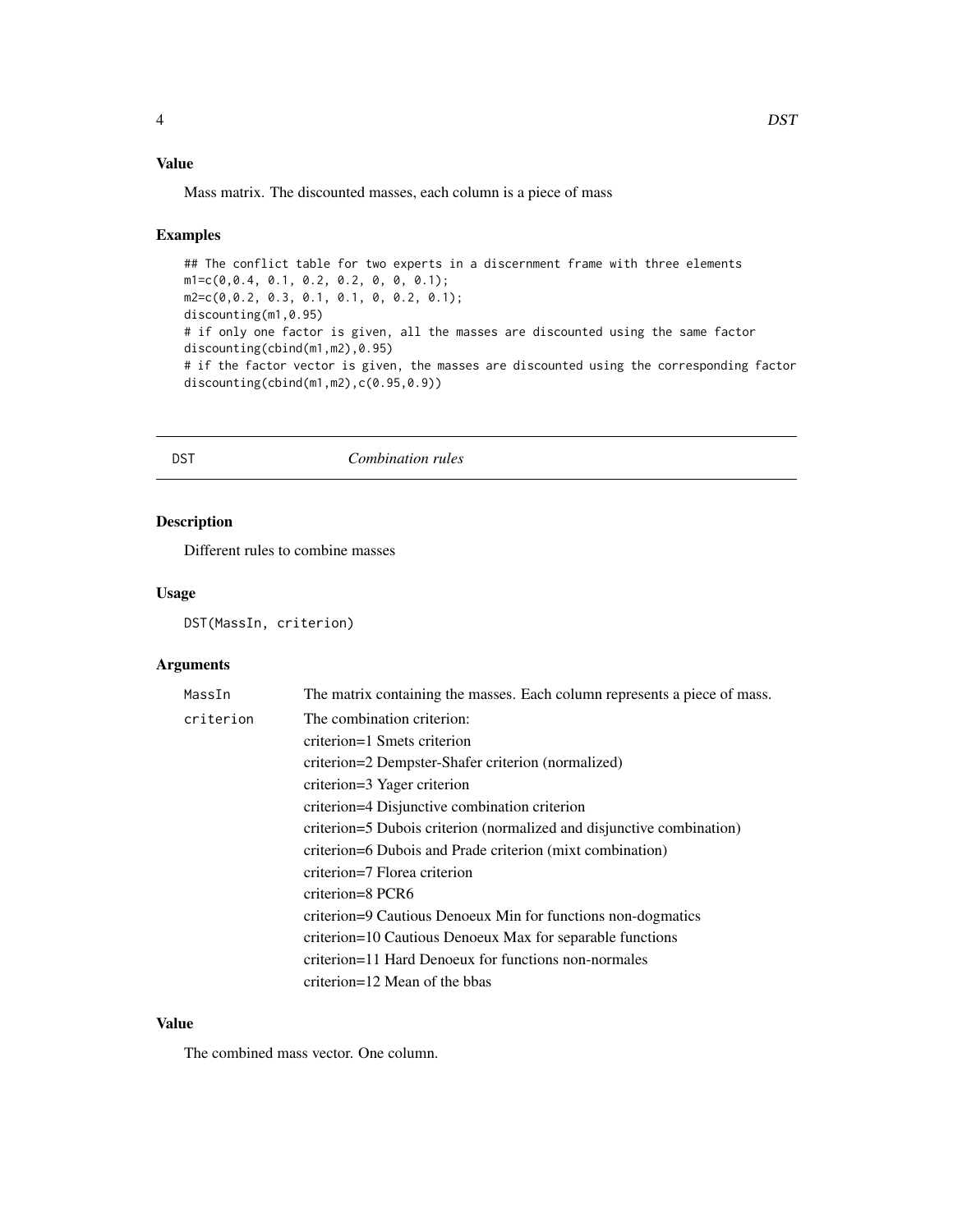# <span id="page-4-0"></span>FMTfunctions 5

# Examples

m1=c(0,0.4, 0.1, 0.2, 0.2, 0, 0, 0.1); m2=c(0,0.2, 0.3, 0.1, 0.1, 0, 0.2, 0.1); m3=c(0.1,0.2, 0, 0.1, 0.1, 0.1, 0, 0.3); m3d=discounting(m3,0.95); M\_comb\_Smets=DST(cbind(m1,m2,m3d),1); M\_comb\_Smets M\_comb\_PCR6=DST(cbind(m1,m2),8); M\_comb\_PCR6

FMTfunctions *Fast Mobius Transform*

#### Description

Use the Fast Mobius Transformation to convert one measure to another one

#### Usage

```
beltob(InputVec)
beltom(InputVec)
beltopl(InputVec)
beltoq(InputVec)
btobel (InputVec)
btom(InputVec)
btopl (InputVec)
btoq (InputVec)
btov(InputVec)
mtob (InputVec)
mtobel(InputVec)
mtobetp(InputVec)
mtonm(InputVec)
mtopl(InputVec)
mtoq (InputVec)
mtov (InputVec)
mtow (InputVec)
pltob(InputVec)
pltobel(InputVec)
pltom(InputVec)
pltoq (InputVec)
qtom (InputVec)
qtow(InputVec)
vtob(InputVec)
vtom (InputVec)
wtom (InputVec)
wtoq(InputVec)
```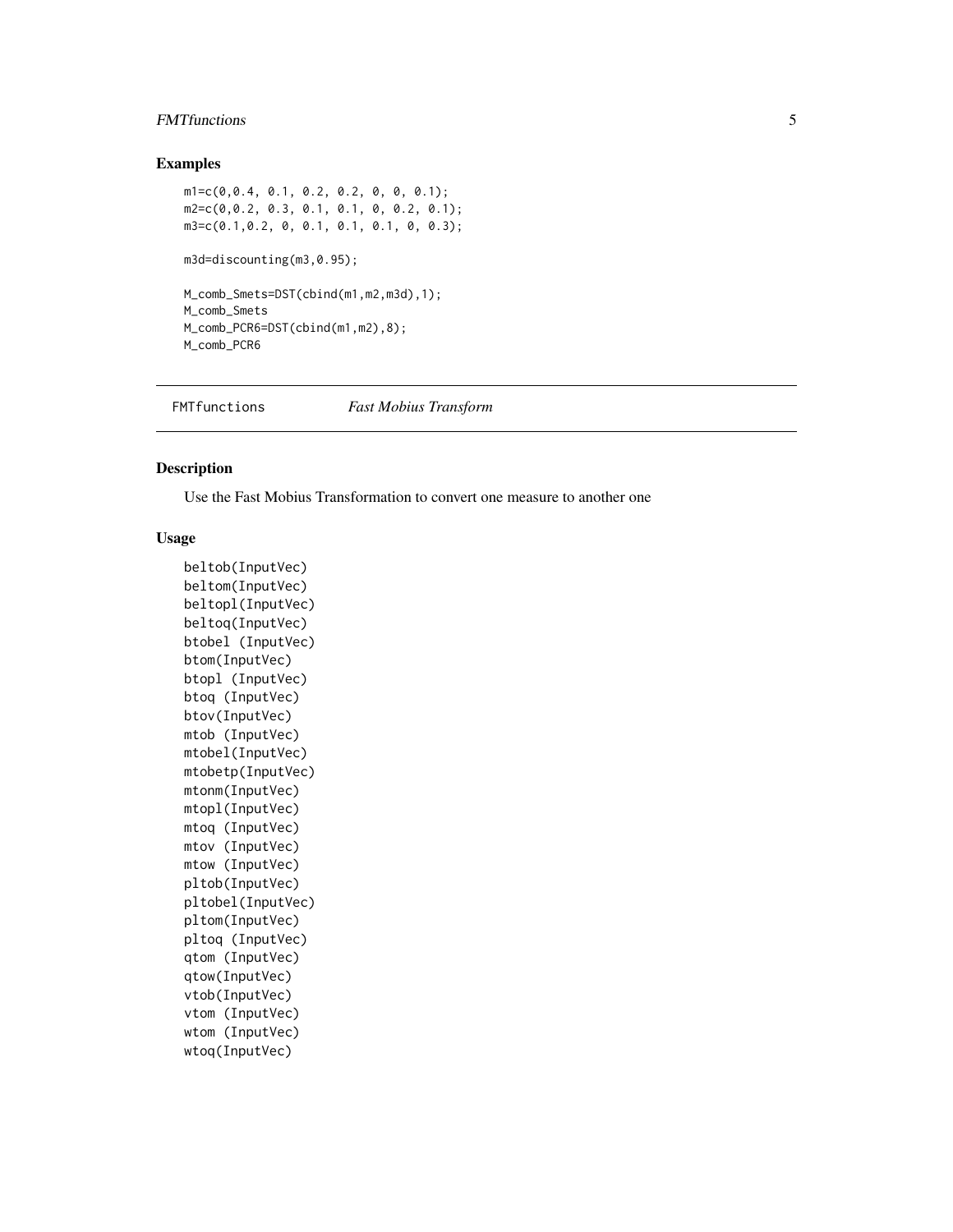# <span id="page-5-0"></span>Arguments

InputVec the measure to transform, e.g., mass, bel function, plausibility function, etc.

### Value

The associated converted new measure

#### Examples

```
Mass=RandomMass(nbFocalElement=3, ThetaSize=3, nbMass=4, Type=1)
mass=mtobel(Mass)
qvec=mtoq(mass)
mass=qtom(qvec)
```
<span id="page-5-1"></span>PCR6 *PCR6 rule*

# Description

PCR6 combination rule

#### Usage

PCR6(MassIn, TabConflict)

# Arguments

| MassIn      | Matrix with $2^n$ rows and nb columns. Parameter n is the number of classes (or |
|-------------|---------------------------------------------------------------------------------|
|             | the length of discernment frame) and $nb$ is the number of experts.             |
| TabConflict | The conflict table, which can be got using the function $ConflictTable$         |

# Value

| Two parts: |                                                          |
|------------|----------------------------------------------------------|
| Mass       | matrix with $2^n$ rows and one column, the combined mass |
| conf       | a number, total conflict                                 |

#### See Also

[ConflictTable](#page-1-2), [decisionDST](#page-1-1)

#### Examples

```
## The conflict table for two experts in a discernment frame with three elements
TabConflict=ConflictTable(2^3,2)
m1=c(0,0.4, 0.1, 0.2, 0.2, 0, 0, 0.1);
m2=c(0,0.2, 0.3, 0.1, 0.1, 0, 0.2, 0.1);
PCR6(cbind(m1,m2),TabConflict)
```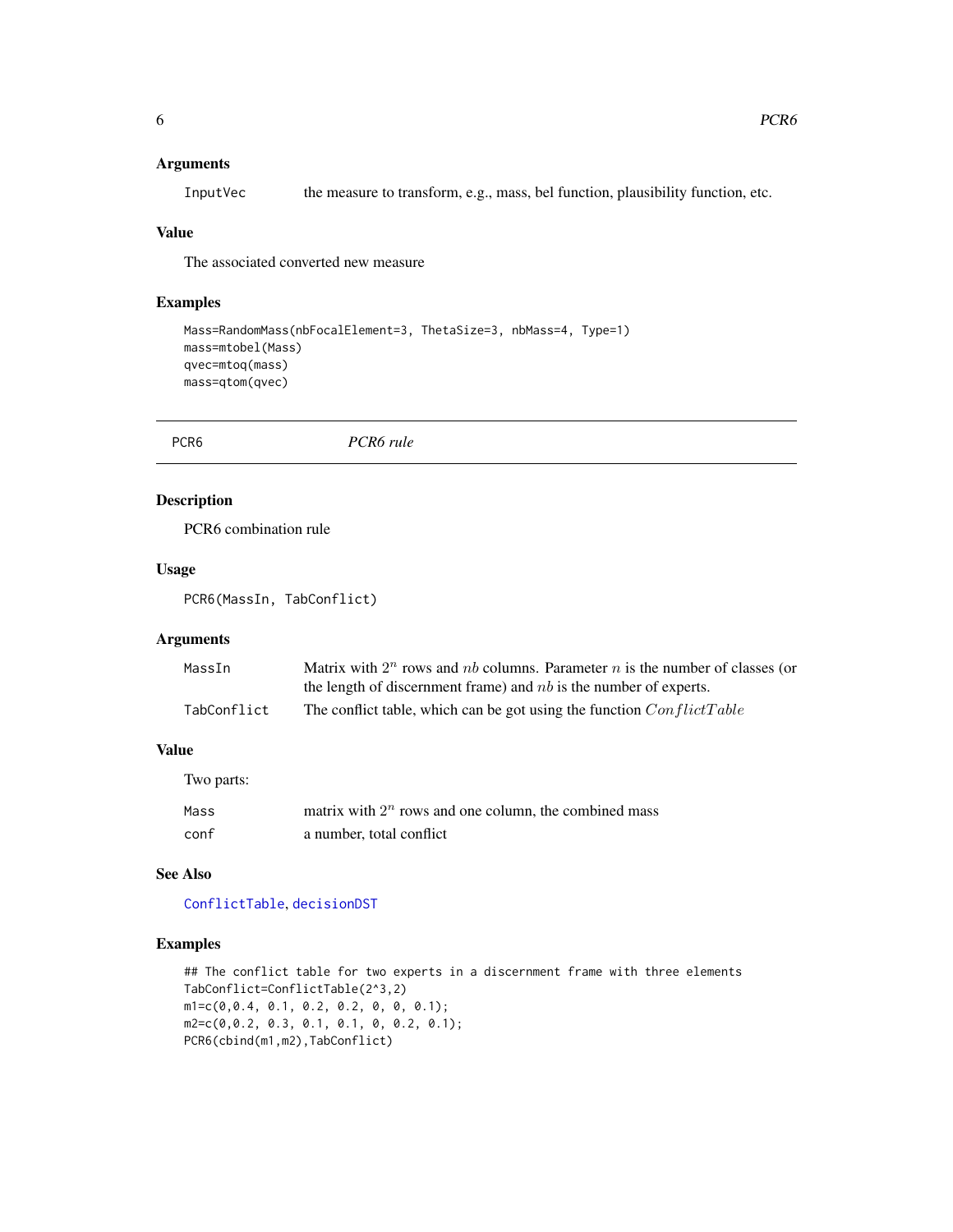<span id="page-6-0"></span>

#### Description

Different ways to generate masses

# Usage

RandomMass(nbFocalElement, ThetaSize, nbMass, Type, singleton)

# Arguments

|           | nbFocalElement The number of focal elements                                                                                       |
|-----------|-----------------------------------------------------------------------------------------------------------------------------------|
| ThetaSize | The length of the discernment frame $\Theta$                                                                                      |
| nbMass    | The number of masses to generate                                                                                                  |
| Type      | Which kind of mass to generate:                                                                                                   |
|           | Type=1 for focal elements can be evrywhere                                                                                        |
|           | Type=2 for focal elements can not be on the emptyset                                                                              |
|           | Type=3 for no dogmatic mass : one focal element is on $\Theta$ (ignorance)                                                        |
|           | Type=4 for no dogmatic mass : one focal element is on $\Theta$ (ignorance) and no<br>focal elements are on the emptyset           |
|           | Type=5 for all the focal elements are the singletons                                                                              |
|           | Type=6 for all the focal elements are the singletons and on $\Theta$ (ignorance)                                                  |
|           | Type=7 for all the focal elements are the singletons and on $\Theta$ (ignorance), but<br>not on all the singletons                |
|           | Type=8 On only one defined singleton, on $\Theta$ (ignorance), and others                                                         |
|           | Type=9 On one defined singleton, on other singletons and on $\Theta$ (ignorance)                                                  |
|           | Type=10 On one focal element contain a defined singleton, on other focal ele-<br>ments and on $\Theta$ (ignorance)                |
|           | Type=11 On one focal element contain a defined singleton, on other focal ele-<br>ments (not emptyset) and on $\Theta$ (ignorance) |
| singleton | The singleton element (with only one element) in the focal sets. It should be<br>given if Type is from 5 to 11                    |

# Value

The generated mass matrix. Each column represenets a piece of mass

# Examples

```
RandomMass(nbFocalElement=3, ThetaSize=3, nbMass=4, Type=1)
RandomMass(nbFocalElement=3, ThetaSize=4, nbMass=4, Type=3)
RandomMass(nbFocalElement=4, ThetaSize=4, nbMass=4, Type=5,singleton=2)
RandomMass(nbFocalElement=4, ThetaSize=4, nbMass=4, Type=10,singleton=2)
```